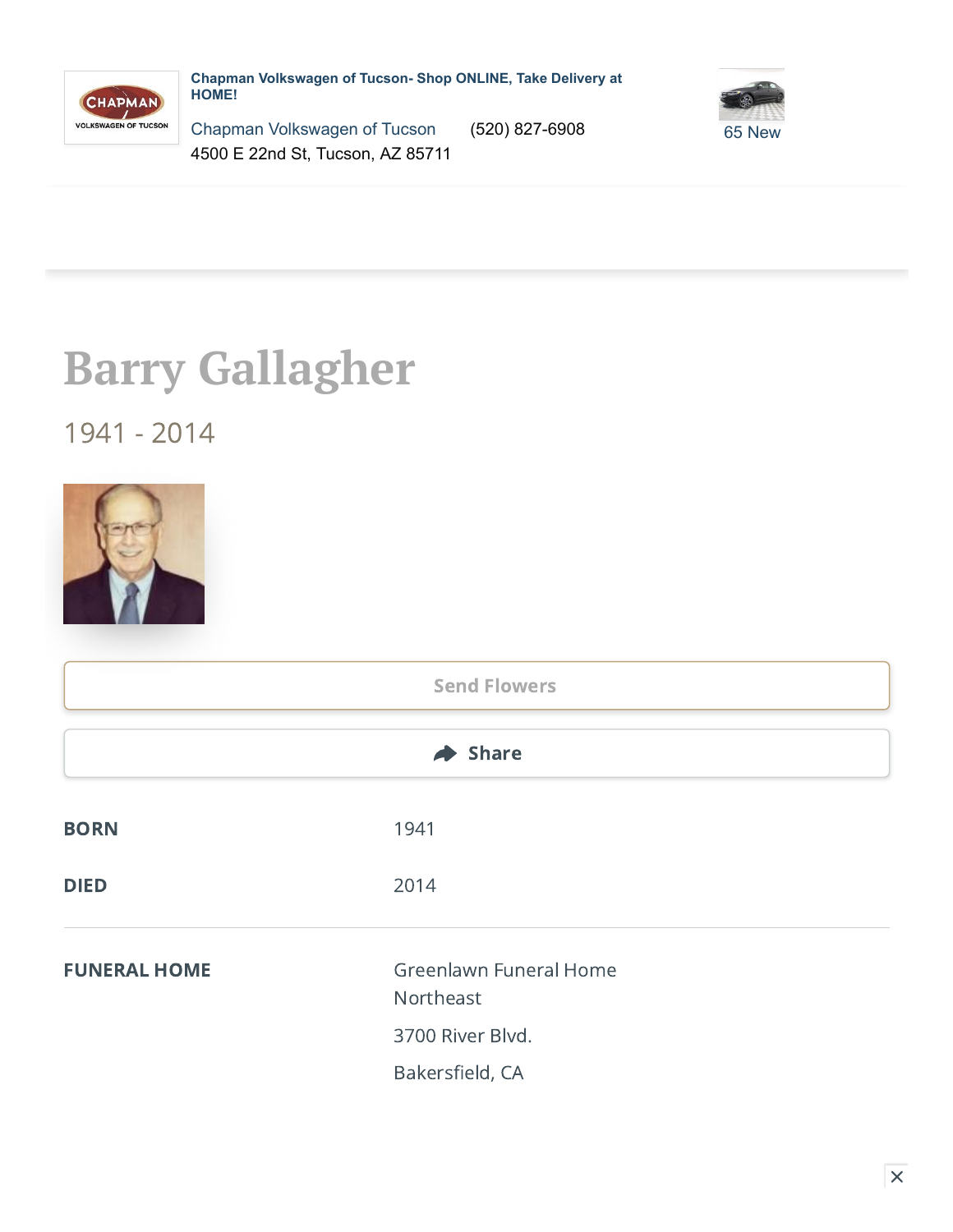## RECORDS [View more records for Gallagher on Ancestry.com®](https://adclick.g.doubleclick.net/pcs/click?xai=AKAOjstNbwvPLhSLMkZ15oKoer7lNKEVCWC7J8TlhbBZziPIjDL3mphFO-XQPh92Zf1ok-eEhr2_F_i2YwgGtD102AfsoOwk56Lpu1zuns2LjVUbeW2eEzFLar4rPzZZUV5eC-1xgqPF1CRvxDhj_TCUPNurpxCXL2h2tAM84v4ZkYreZm6_nK-NErmQMU2Alt_MvOWYIPCVkmFFDgStusV0fkr2Lo7nfxF78RXjPHJPsjR6g9m1R6iM8fj6_i2D7ZTcZnpMj--02-3EVNDmZOpi-bNrgWfWLeiMkFmSFIZT1mlEBVVFnykDamO5ke8JPuaYnp_3PrK8CyMk-MRc5gXcBZ8YRg&sai=AMfl-YRI-HABFi_7TvQQXw0jm7wMuE0QIXP96KYZj26hxmIpXbHQ_fSXQaDmcvEmkI5H8czHeJ0MFuVV_pI2ppUwGj9Xq4rzGdR-Y4vJ_XAbnuM9ZK35TMlIJcv1PRSIk32a7WynDQ&sig=Cg0ArKJSzBhL9QGBos_yEAE&fbs_aeid=[gw_fbsaeid]&urlfix=1&adurl=https://prf.hn/click/camref:1101l3yjc/adref:81298/destination:https://www.ancestry.com/cs/partner-records%3FflowId%3DpartnersBirth%26gsfn%3DBarry%26gsln%3DGallagher)

Sponsored

For a B arry M. Gallagher<br>
June 3, 1941-August 5-2014<br>
With great sadness, the family of Barry Michael Gallagher announces that he left us in arry M. Gallagher June 3, 1941-August 5-2014 the early morning of August 5th, 2014. In the weeks before his passing, he enjoyed several fun-filled family celebrations and visits. His quiet, loving nature endeared him to everyone he met; he welcomed everyone as a friend. He was cherished by a large family and circle of friends. He will be greatly missed as a decent, compassionate, hard-working man.

Barry was born to Frank and Ruth Gallagher in Oakland, CA. Barry was the third child of nine. He was preceded in death by his parents and his sister Mary Pat Hacker. He is survived by his wife Judy Gallagher, daughters Alissa Machesky (Stan Machesky) and Katie Gallagher and their mother, Debra Gallagher, step-daughters Lori MacNab (Ken MacNab) and Kelly DeDominic (Nick DeDominic), and six grandchildren, Jackson Machesky, Aidan Machesky, Ethan Machesky, Carter MacNab, Avery MacNab, and Lucas DeDominic. He will also be forever missed by his surviving siblings and their spouses, Dennis Gallagher (Kate Gallagher), Doug Gallagher (Rose Gallagher), David Gallagher (Pat Gallagher), Br. Ron Gallagher, Kathy Gallagher, Sharon Gallagher, and Maureen Chung (Terry Chung), and numerous nieces, nephews, and cousins. Barry loved his family more than anything. He loved to endlessly brag about his grandchildren and took great pleasure in attending their baseball and basketball games and school events. Any mention of his children and grandchildren brought a smile to his face. He was a proud husband, father, grandfather, brother, and uncle.

Services will be held Friday, August 15th at 10:00 am at St. Francis Church, 3700 River Boulevard, Bakersfield, CA, followed by a lunch reception at the church. Donations may be made in Barry's honor to Garces High School Athletic Department, 2800 Loma Linda Drive, Bakersfield, CA, 93306

Barry genuinely touched the hearts of all who knew him through his steady, caring nature. We will carry this quiet gentleman's decency and example forward and treasure his spirit forever. Please find the full obituary at: